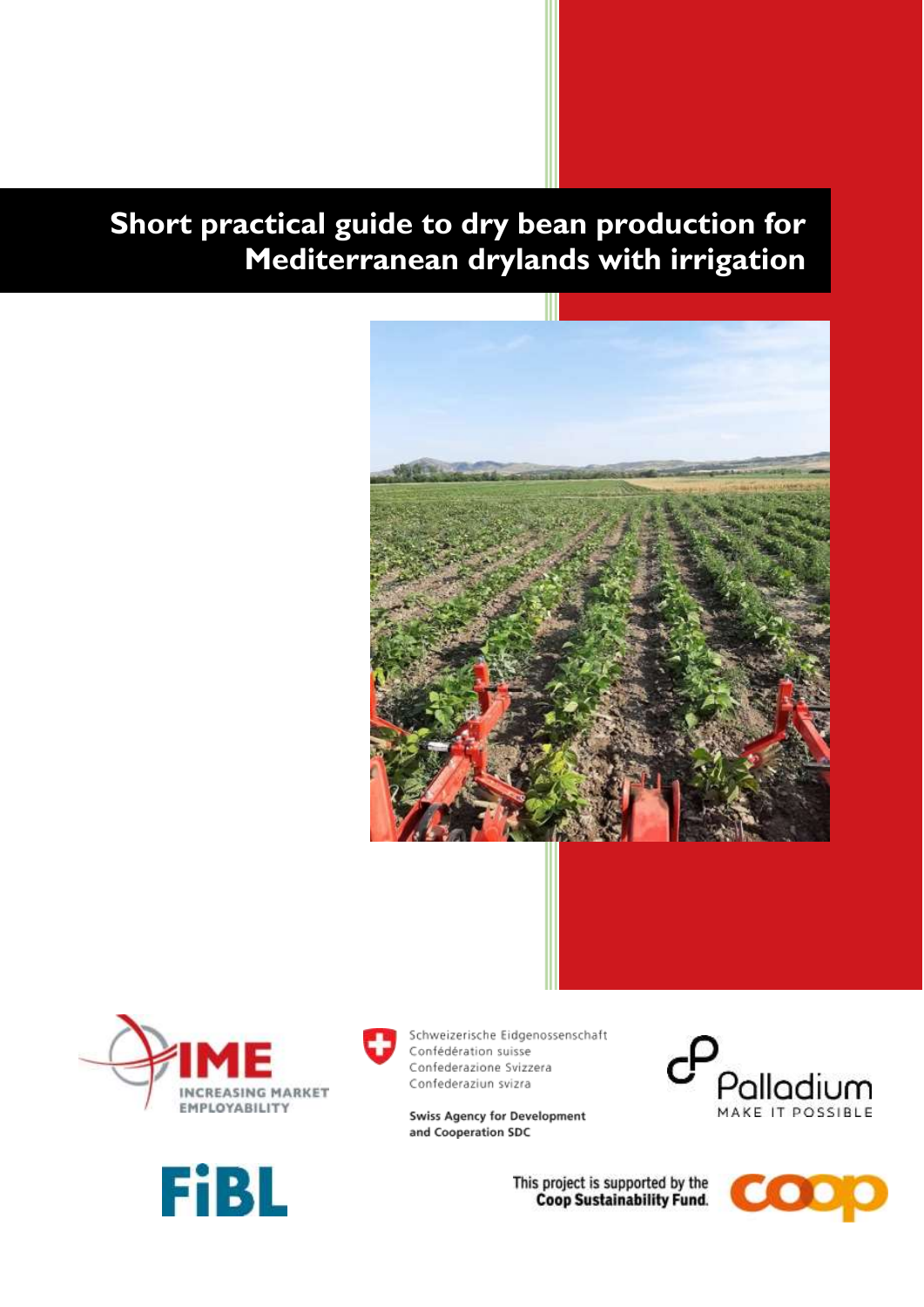This production protocol is prepared by FiBL with financial support of the Coop Sustainability Fund and Chocolats Halba/Sunray. The activity is part of a broader project aimed at introduction of new bean production technologies in North Macedonia in line with the Swiss Market requirements. The implementation process in North Macedonia is supported by the Increasing Market Employability Program – IME, funded by the Swiss Cooperation Agency – SDC and implemented by the Palladium Group.

These protocols describe the summary field level management of dry bean production. It is particularly tailored for borlotti and kidney beans to be grown in dry-cold Mediterranean climates such as North Macedonia.

### **1. Field preparation**

Well prepared, uniformly flat field is essential for successful bean establishment. The objective is to have a soil with 2-4 cm loose layer followed by moist layer below at 4-6 cm, where bean seeds are to be placed. Number of tillage operations will depend on the previous crop (i.e., cereals or perennial legumes). For instance, following perennial crops with tap roots that form clumps, plough (fig. 1a) in autumn, tandem disk (disk harrow) (fig. 1b) (one or two operations) in early spring, as well as, power harrow (fig. 1c) and Cambridge roller (fig. 1d) is required. The field at the end should have no clumps and appear flat with no depressions or hills.



**Figure 1:** Field preparation equipment a) plough, b) disk harrow, c) power harrow and d) Cambridge roll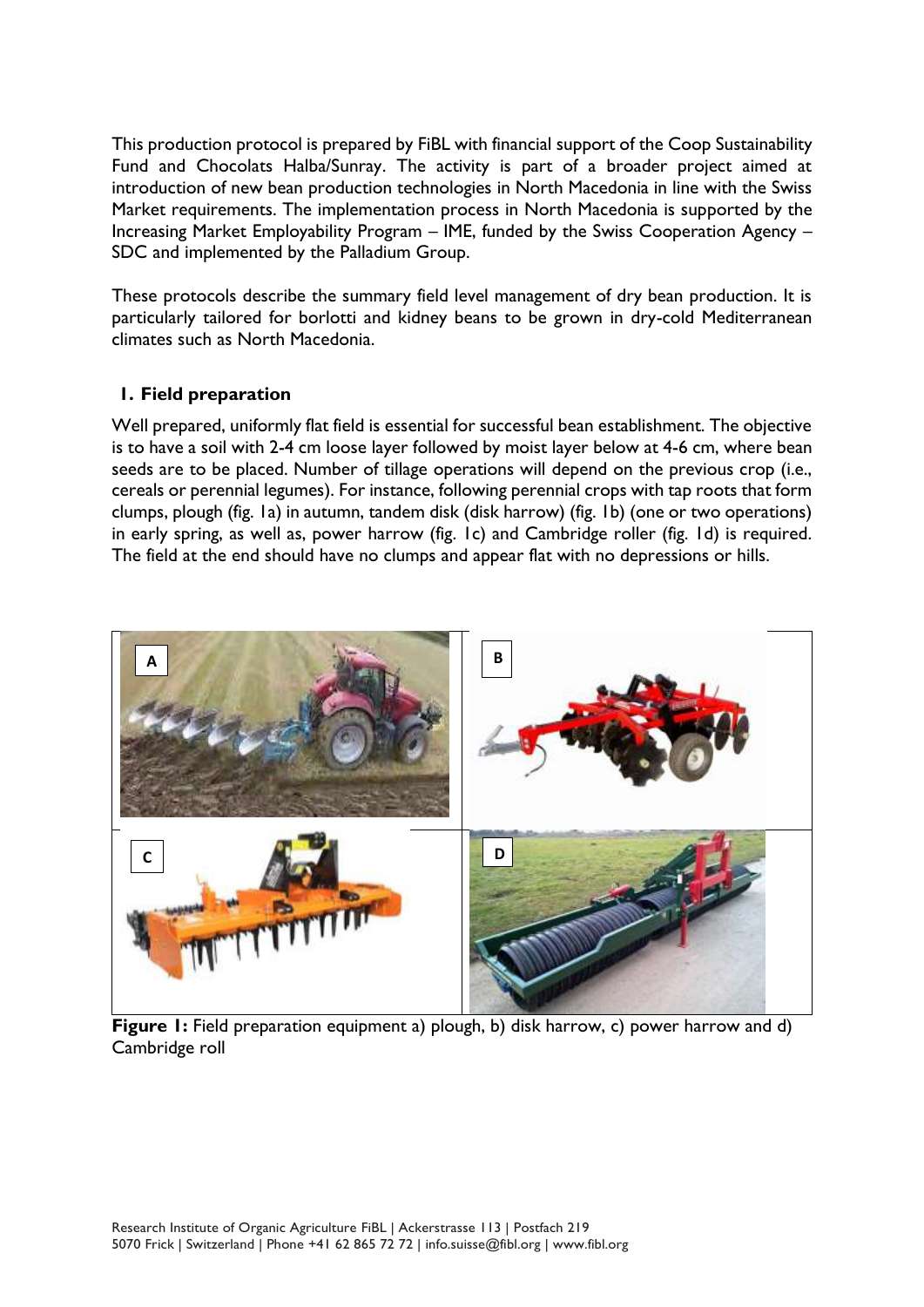Attention should be paid to keep the tillage operations to minimum in order to conserve soil moisture and save fuel. More tillage does not mean better soil preparation. On the contrary, intensive and deep tillage destroys soil structure, evaporates precious soil water and wastes fuel. Field preparation should ideally be finished a few weeks before seeding. If there is a lag time between the time field is prepared until seeding beans, tine harrow can be used to eliminate weed seedlings. Ideally, beans should be seeded after prepared fields receive some rainfall or irrigation that provides moisture to soil layer at 2 cm and below. Beans should be placed in this moist environment for rapid germination and emergence.

## **2. Seeding date**

Selecting a correct seeding date is a challenging task considering the varying weather patterns.

- When seeding the soil temperature should be  $> 13^{\circ}$  C
- There must be sufficient rainfall or irrigation during flowering
- Flowering in hot and dry spells will kill the flowers

Based on the ) experience in 2019 and rough analysis of last 20 years' data indicate that most of the heat waves occur around July 5-20, as well as, in the second and third week of August. Beans usually reach flowering in 6-8 weeks depending on variety and the weather conditions. Based on this, it is recommended that beans are to be seeded before May 1st, in order to avoid the heat wave in July. Alternatively, beans could be seeded late May but under such circumstances, timely availability of irrigation becomes critical.

### **3. Seeder calibration and seeding**

Dry beans are very susceptible to physical damage and may lose viability if chipped or broken. Seeder fan speeds should be adjusted to ensure no damage for the seeds. Seeder calibration entails adjusting the seeding rate and depth at a given speed. Attention must be paid to ensure accurate seed placement depth and distance. A mistake made during seeding operations will last the whole season and may significantly reduce yield potential. Seeding beans on a straight line (driving tractor on a straight line during seeding) is very important because straight lines will provide easier and more effective weed control later in the season. It will also prevent unwanted damages to bean crop during the tillage operations.

*The ideal seeding depth range for beans is 3-6 cm*. Exact seeding depth will depend on the soil moisture levels and expected rains. Beans should be seeded in a period, when no rain is expected for at least a week, in order to avoid surface crusts. Sandy soils are particularly susceptible for surface crusting (Figure 2a), which prevents bean emergence. Unlike other crops, which only have to push their shoots through the soil, beans have to push their large cotyledons (Figure 2b) through soil. This is especially difficult for the large varieties such as borlotti.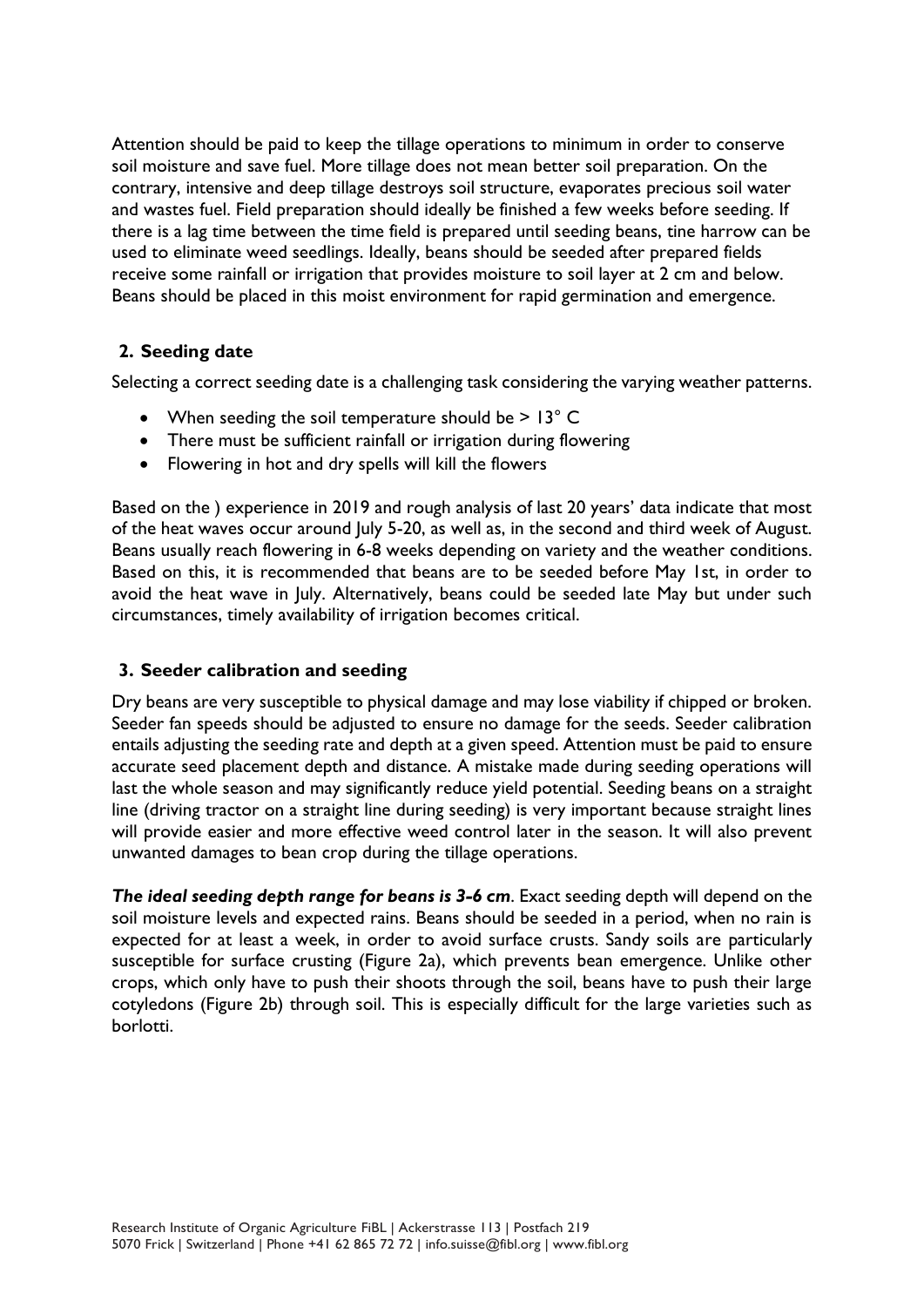

**Figure 2:** a) Soil crust forming after rains, b) bean emergence through soil

*Ideal seeding rate for beans under organic conditions ranges from 16 – 25 seeds per m<sup>2</sup>.* Kilogram of seed to be seeded per hectare will depend on the 1000 seed weight. Borlotti seeds are very large and can weigh 400 – 700 g per 1000 seeds.

| Row width                       | 60 cm                  |
|---------------------------------|------------------------|
| Distance between seeds in a row | 8 cm                   |
| 1000 seed weight                | 550g                   |
| % emergence                     | 90% (assumption)       |
| Target population               | 20 plants/ $m2$        |
| Seeding rate*                   | $= (20 \times 550)/90$ |
| <b>Seeding rate</b>             | $122$ kg/ha            |

For Macedonian conditions the seed rate can be calculated as follows:

\*Seeding rate = (Target population  $\times$  1000 seed weight) / %emergence

Beans, being poor competitors with weeds, need to be seeded at high seeding rates especially under organic management. To achieve high seeding rates, row distance can simply be reduced from traditional 70 cm to 50-60 cm. This ensures full canopy closure by bean plants and prevents sun rays to penetrate into rows where weed seeds are ready to germinate with available warmth and light.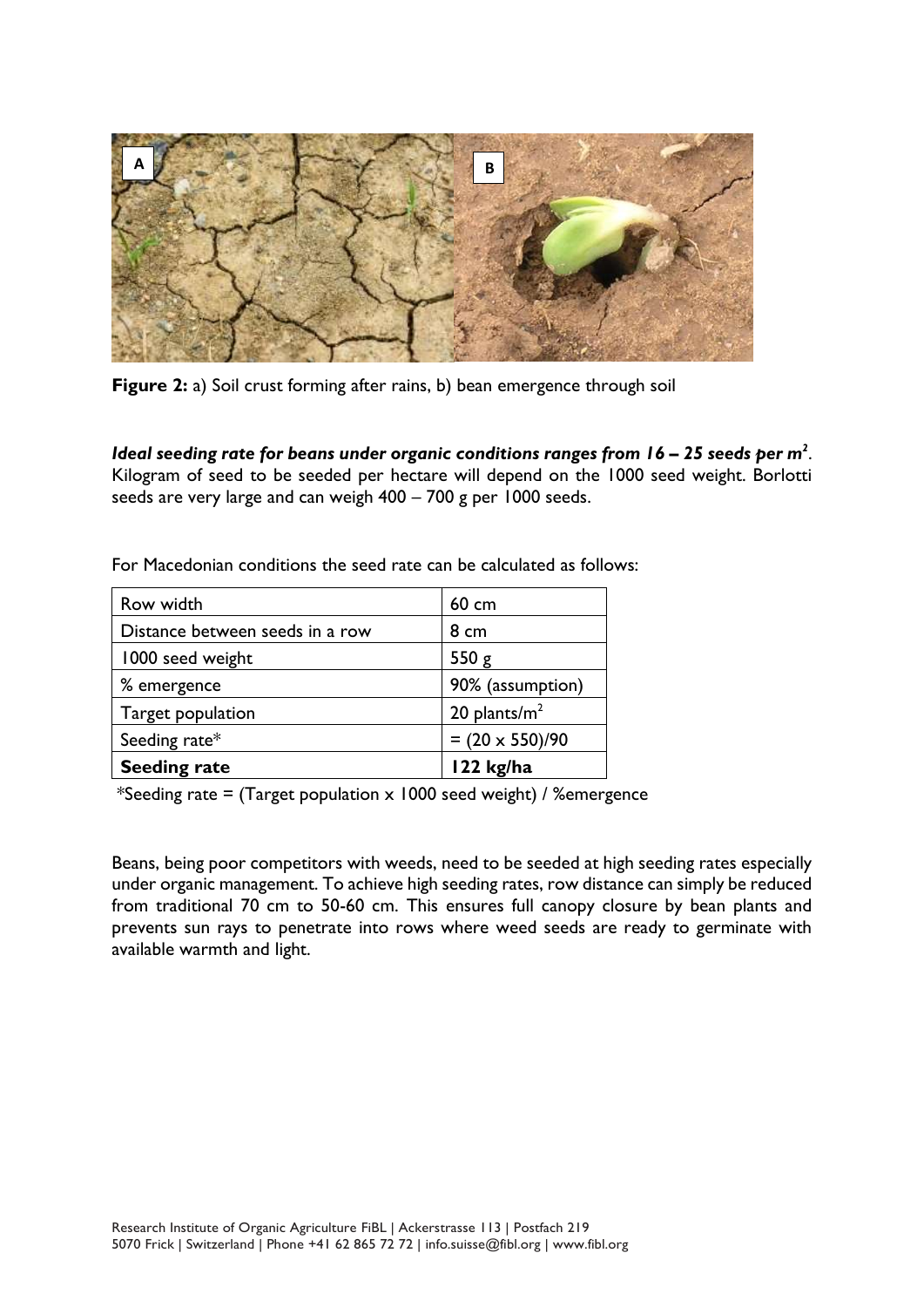In 2019 the farmers in Mustafino controlled weeds very well during the vegetative period of the beans before flowering (see pics) using an imported Turkish in-row cultivators (fingerweeder). During this period weeds germinate and grow slower than in the summer period. However, with irrigation and heat after June, new weed seeds are continuously germinated and grow fast. During this intense period, weeds must be controlled using hand labour if necessary. Labourers need very close supervision for proper execution of their duties. Therefore, the bean area to be seeded should be estimated based on the availability of managerial and labour workforce (capacity to manage in both human resources and financial terms).



**Figure 1:** In-row cultivation of beans during vegetative stages. Pictures taken on 22.06.2019

*The minimum soil temperature for seeding beans is 13-14 <sup>o</sup>C.* Soil temperatures should be monitored and before seeding using a simple thermometer. If weather forecast is calling for cooler or rainy days immediately after planned seeding date, the seeding should be postponed. There should be no danger of frost after seeding. Beans thrive at temperatures around  $18 - 25$  °C but may suffer temperatures above 30 °C during flowering stage. When planted in warmer soil temperatures (i.e.,  $15-16$  °C) emergence will be much faster.

**Best pH range for beans is 6 to 8.** Below pH of 5.5 lime should be applied. Beans ability to fix N is reduced above pH of 8.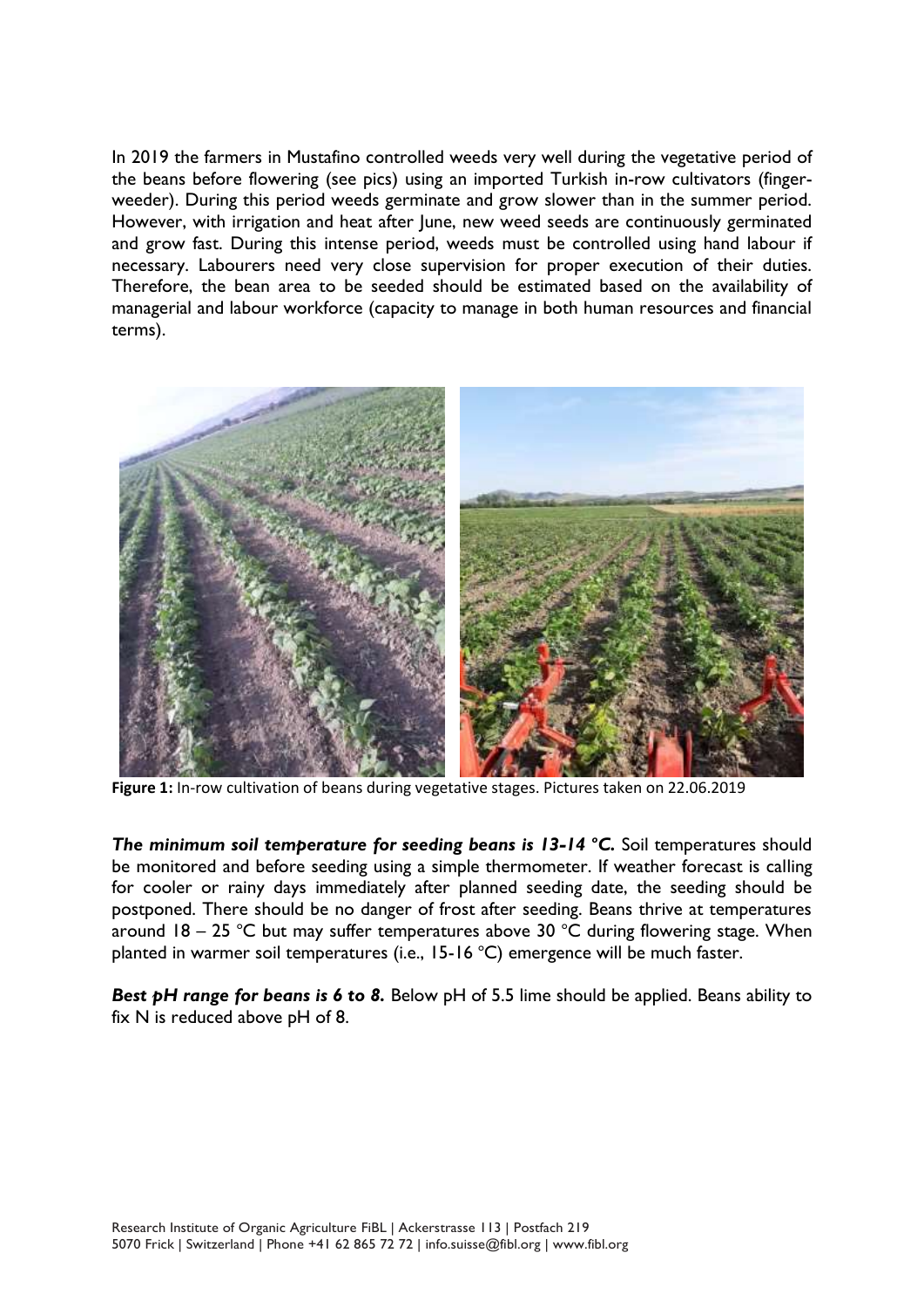## **4. Weed management**

Beans are very poor competitors with weeds. Especially at early stages (up to 40 days after sowing) field needs to be kept free of weed seedlings. Passing with tine harrow (Figure 4) before (depending on the weed seedlings density) and few days after seeding beans will control most of the early weeds. If bean seeds have already started to emerge, harrowing cannot be done. Clean field at the early stages will enable beans to use available resources most effectively and increase the yield potential. Borlotti beans are essentially horticultural crops and requires close attention and care for good yields. Good care means frequent visits to fields, timely weeding and irrigation, as well as disease and weed control.

FiBL has developed a short description on "false seedbed" concept: <https://shop.fibl.org/CHen/mwdownloads/download/link/id/1058/?ref=1>



**Figure 4:** A tine harrow

After bean seedlings reach 2 leaf stage, (if there is a weed pressure) a tine cultivator (preferable with protective disks) can be used. At 6 leaf stage, tine cultivator and finger weeders can be useful (Figure 5).



**Figure 5:** Goosefoot cultivator with finger weeders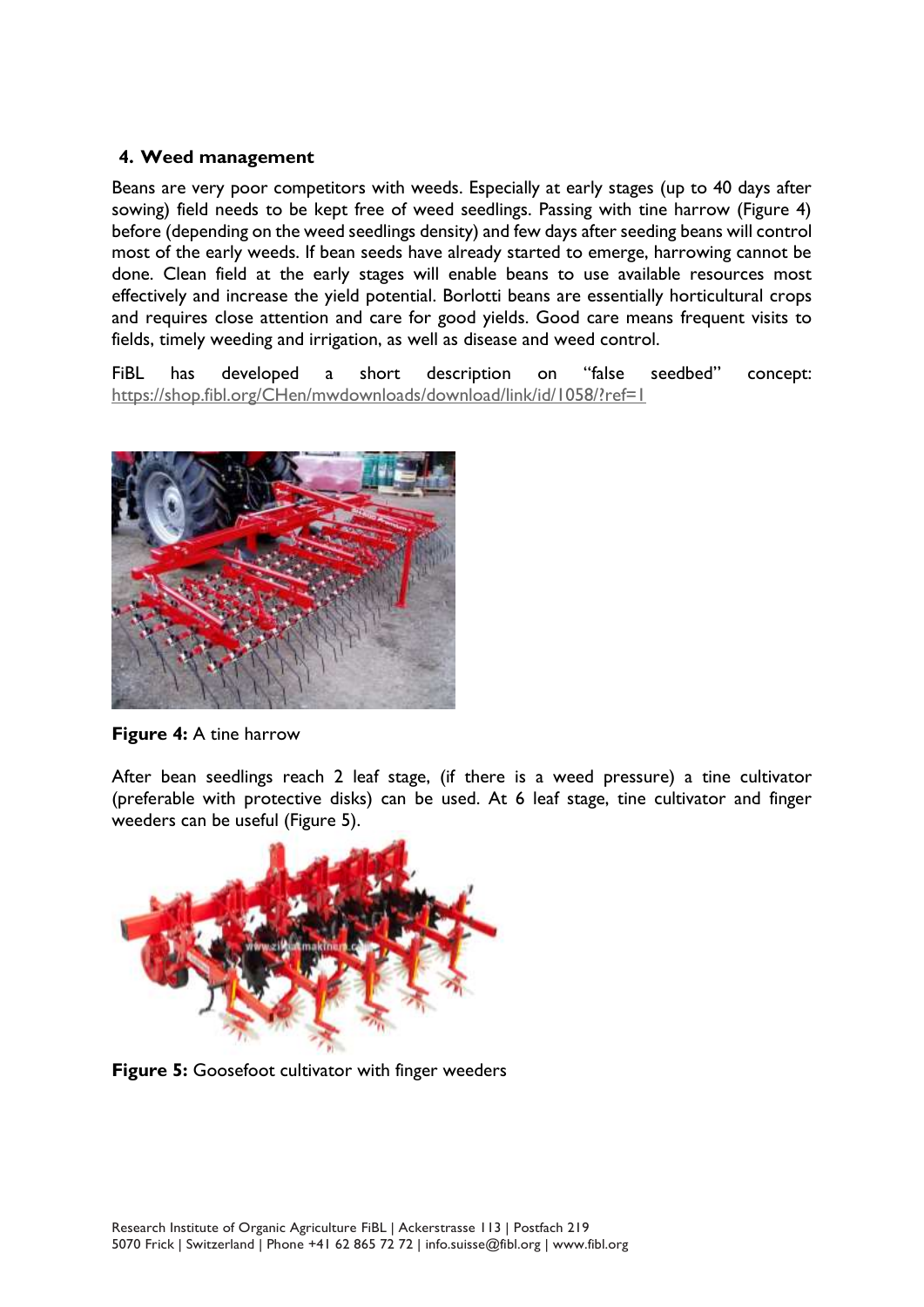## **5. Nutrient management**

The most important two nutrients for bean production are nitrogen (N) and phosphorus (P). Beans can fix N from air through association with *Rhizobium* bacteria forming nodules (Figure 6). All beans must be inoculated with appropriate rhizobium inoculum on the day of the seeding.

However, amount of N fixed by beans are rarely enough for bean production. If an expected yield is around 1.5 -2 t/ha, around (N content of 4 %), beans will need  $60 - 80$  kg/ha of N. Assuming beans can fix around 30% of their own N though association with rhizobium, 40 to 60 kg/ha of N will be needed.

Pelleted chicken manure is a good choice of N source because it does not contain weed seeds and can be placed near the bean seeds for optimum efficiency. The amount of pelleted chicken manure to be applied will depend on the soil test results on soil nitrate  $(NO<sub>3</sub>)$  levels. Depending on the product, pelleted chicken manure may contain around 4% N. As such 1 t/ha of pelleted chicken manure contains around 40 kg/ha of N.





Beans need around 20 kg/ha of P to achieve 1.5 -2 t/ha of bean yield. Pelleted chicken manure contains high amount of P and rates adjusted for N fertility will be sufficient for P requirements.